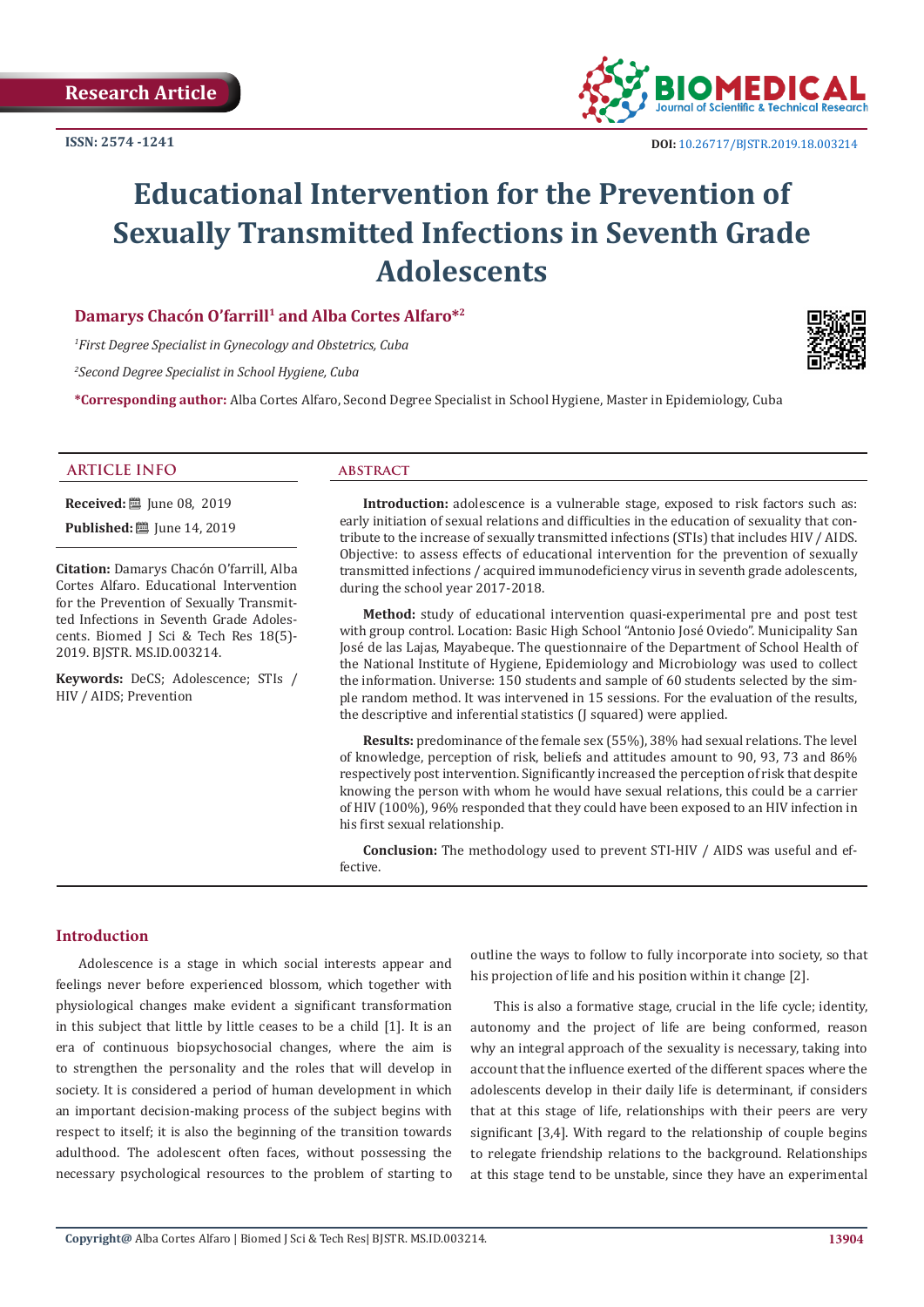nature and contribute to the development of the self-assessment or personal identity and, in particular, the sexual and gender identity of the adolescent [5-7].

One of the fundamental aspects in these ages is sex, indissolubly linked to the human being as a biological entity; it is a natural instinctive process, modified by social patterns. This stage should be one of full enjoyment and for this purpose, adequate orientation is necessary [8]. Adolescents do not count (in many cases) with an adequate sex education, so they constitute a risk group par excellence for contracting sexually transmitted diseases and they can also reach early motherhood or fatherhood for which they are neither objective nor Subjectively prepared [7]. In the choice of the couple the adolescents have difficulties to make coincide their ideal -from the physical point of view- with the ideal to which they aspire according to their psychological and moral qualities, due to the great importance that they give to the corporal image. In adolescence, the stereotypes corresponding to the male and female sex roles are polarized in a particularly abrupt manner, and the need to correspond with them becomes more acute than ever [5,6].

In men - more than in females - sexual maturity anticipates the development of the resources necessary to establish a relationship in which stability, psychological intimacy and mutual understanding are achieved [7].

The females, also attending to the stereotypes linked to their gender role, are more free to give themselves from the affective in the couple's relationship and, at the same time, taking into account what is expected in their sexual role, they must hide their feelings, since "wait" and "take their place" are qualities that are linked to values such as feminine dignity and reputation. This separation between what is erotic-sensual and tender depends, to a large extent, on macho prejudices, according to which the traditional style of masculinity and virility are legitimized by the approach of man to woman from positions of strength [6,7]. Therefore, the health of adolescents could be at risk due to inappropriate sexual and social behavior. The combination of both is frequent and very dangerous for sexual and reproductive health [9]. The main consequence of sexual risk behavior is framed in the reproductive damage with presence in the increase of Sexually Transmitted Infections [3]. Statistics worldwide estimate that in 2015 1.2 million adolescents died, that is, more than 3000 a day, mostly due to preventable or treatable causes [10].

New HIV infections among children have decreased by 58% since 2001 however it is reported that in 2013, 240,000 children were infected by the virus. AIDS is today the leading cause of death among adolescents (10 to 19 years old) in Africa and the second most common among adolescents worldwide. One million pregnant women get infected every year with syphilis. In 2012, Syphilis affected 360,000 pregnancies [11]. In Cuba, the average age of onset of sexual intercourse is increasingly low; The earlier the first intercourse occurs, the greater are the risks of pregnancy and of contracting sexually transmitted diseases [12]. This demands greater actions aimed at protecting adolescents in terms of sexuality, since it is a universal right of all people in relation to the full, healthy and free enjoyment of all discrimination and social injustice.

# **Methods**

# **Type of Research**

study of educational intervention quasi-experimental pre-post test with quantum-quantitative control group in adolescents of the Basic Secondary School "Antonio José Oviedo" of the municipality of San José de las Lajas, during the school year from doctors previously trained for the study in question. Methodologies were applied for the prevention of STIs-HIV / AIDS in adolescents and young people in the school setting [12-15]. The study universe consisted of 150 7th grade students. Shows 60 students selected by the simple random method. It was conditioned by the requirements of the activity according to the number of participants, the goals and pedagogical methods to be used.

# **Inclusion Criteria**

a)  $7<sup>th</sup>$  grade students with ages between 12 and 13 years old, belonging to the Basic Secondary School "Antonio José Oviedo"

b) Approval of parents and students to participate in the study.

# **Exclusion Criteria**

a) Students who were absent from 3 sessions.

5. Techniques and Procedures

# **The Investigation was Divided into Three Stages**

**Diagnostic Stage:** The introduction to the educational program was made, where the work was made known. The survey was applied to the students in order to specify the degree of information they have about STIs, prior to the educational intervention. The survey model was the informative support of the work; It allowed to collect all the variables of interest, such as: sociodemographic, of sexual activity, knowledge of STIs-HIV / AIDS, complications, beliefs about these, knowledge about the condom, perception of risk and attitude toward people infected by STIs. He was asked for his written approval to be included in it.

**Intervention Stage:** The results of the initial questionnaire were analyzed, and the educational strategy was designed. There were 15 work sessions in the form of workshops with a weekly frequency and a duration of 45 minutes, for 6 months. During the sessions, knowledge of the most frequent STIs, predominant manifestations, transmission routes, complications related to them was deepened, correct condom use was emphasized, values such as companionship, altruism were strengthened, myths and erroneous beliefs were demolished. STI-HIV / AIDS and condoms, the fields of vision were expanded close to the perception of risk and sexual risk behaviors for the acquisition of STIs in general. Participatory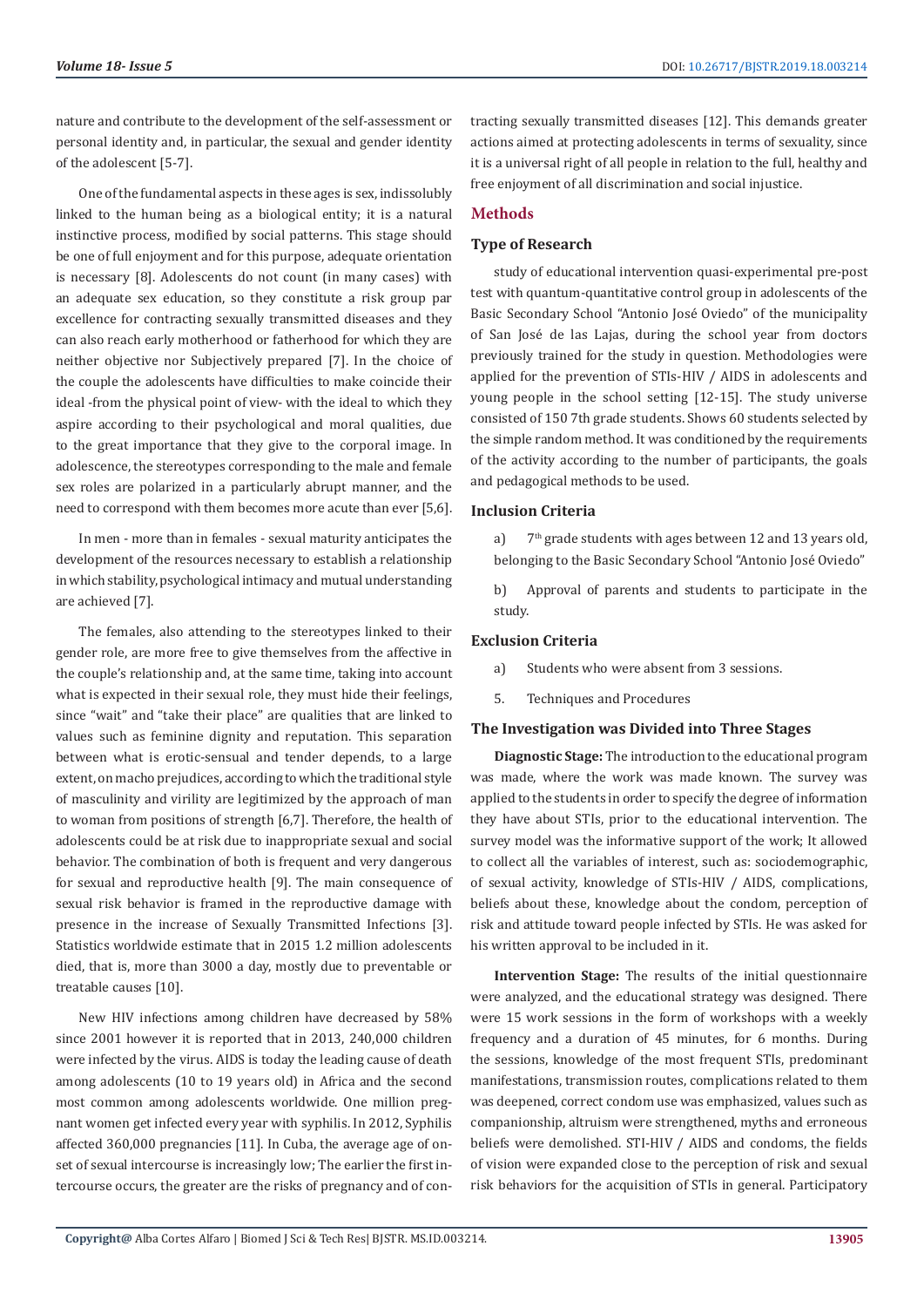done in the Microsoft Excel Office 2007 database, the data was collected in an emptying sheet using the Excel program of the Office, which allowed expressing the information by means of the descriptive percentage statistics and for the inferential statistics the Chi square was used through the epidemiological analysis of tabulated data (EPIDAT version 3.1) (Table 1). The results were subjected to analysis and discussion, comparing them with the results described in the literature by other authors, based on an inductive and deductive analysis, reaching conclusions and making recommendations aimed at establishing a group of actions aimed at increasing knowledge about about STIs-HIV / AIDS in the study

techniques were used with the aim of achieving the participation, animation and integration of the participants and making the understanding of these issues easier, as well as favoring reflection.

**Evaluation Stage:** It was done six weeks later, where the initial survey was applied again. In this way, the evaluation that was carried out before and after the intervention stage made it possible to assess the changes produced in the knowledge, which were considered as the effect or result of the educational tasks carried out with the adolescents. The results are presented in the form of tables for better understanding.

## **Operationalization of the Variables**

#### **Ethical Aspects**

communication to the scientific council of the institution. No disclosure and confidentiality of the student's name. The data will only be used for scientific purposes.

### **Processing of Information**

The information was obtained from the results of the questionnaire created by the INHE-M [14]. The processing was

group. The qualitative component was related to the social aspects that aimed to understand certain behaviors, attitudes and how the adolescents have been affected by events that happened around them (Table 2). The subjective reality that allowed the interpretive richness and contextualized the phenomenon by expanding the investigation was analyzed [16]. The quantitative study was carried out by quasi-experimental study before and after where the data were collected through an instrument created for this purpose, measuring the phenomenon with the use of statistical methods,

this allowed objectively to analyze reality [16].

**Table 1:** Excel program of the Office, which allowed expressing the information by means of the descriptive percentage statistics and for the inferential statistics the Chi square was used through the epidemiological analysis of tabulated data (EPIDAT version 3.1).

| <b>Knowledge Variable</b>                       | <b>Type of variable</b>            | <b>Scale</b>                                                                                                                                                                                                                           | <b>Description</b>                                                                                                    | <b>Indicator</b>                     |
|-------------------------------------------------|------------------------------------|----------------------------------------------------------------------------------------------------------------------------------------------------------------------------------------------------------------------------------------|-----------------------------------------------------------------------------------------------------------------------|--------------------------------------|
| Sex                                             | Qualitative nominal<br>dichotomous | Male<br>Female                                                                                                                                                                                                                         | Female                                                                                                                | Absolute frequency<br>and percentage |
| Civil status                                    | Qualitative nominal<br>polytomy    | Single<br>Married<br>Consensual union                                                                                                                                                                                                  | According to relationship of<br>couple                                                                                | Absolute frequency<br>and percentage |
| Sexual relations                                | Qualitative nominal<br>dichotomous | Yes<br>No                                                                                                                                                                                                                              | Sexual contact between people<br>existing or not coitus.                                                              | Absolute frequency<br>and percentage |
| Identification of STIs of<br>greater frequency. | Qualitative nominal<br>dichotomous | Adequate: From 9 correct answers<br>$\geq 75\%$<br>Inadequate: (less than established)<br>Total minimum points: 18                                                                                                                     | According to the knowledge about<br>the etiology of STIs.                                                             | Absolute frequency<br>and percentage |
| Knowledge of curable<br>STI <sub>s</sub> .      | Qualitative nominal<br>dichotomous | Adequate:<br>It cures: $\geq 3$ responses<br>Correct<br>(75%)<br>It does not cure: $\geq 2$ correct<br>answers<br>(66%)<br>Inadequate: lower than established.<br>Total minimum points:<br>6 points is cured 4 points does not<br>heal | About the knowledge they have<br>regarding available therapy<br>currently for the eradication of the<br>causal agent. | Absolute frequency<br>and percentage |
| Knowledge about the<br>prevention of STIs.      | Qualitative nominal<br>dichotomous | $\geq$ 2 suitable<br>Correct answers (66%)<br>Inadequate: lower than established.<br>Total minimum points: 4                                                                                                                           | Knowledge of measures aimed at<br>preventing the initial appearance<br>of an STI-HIV / AIDS.                          | Absolute frequency<br>and percentage |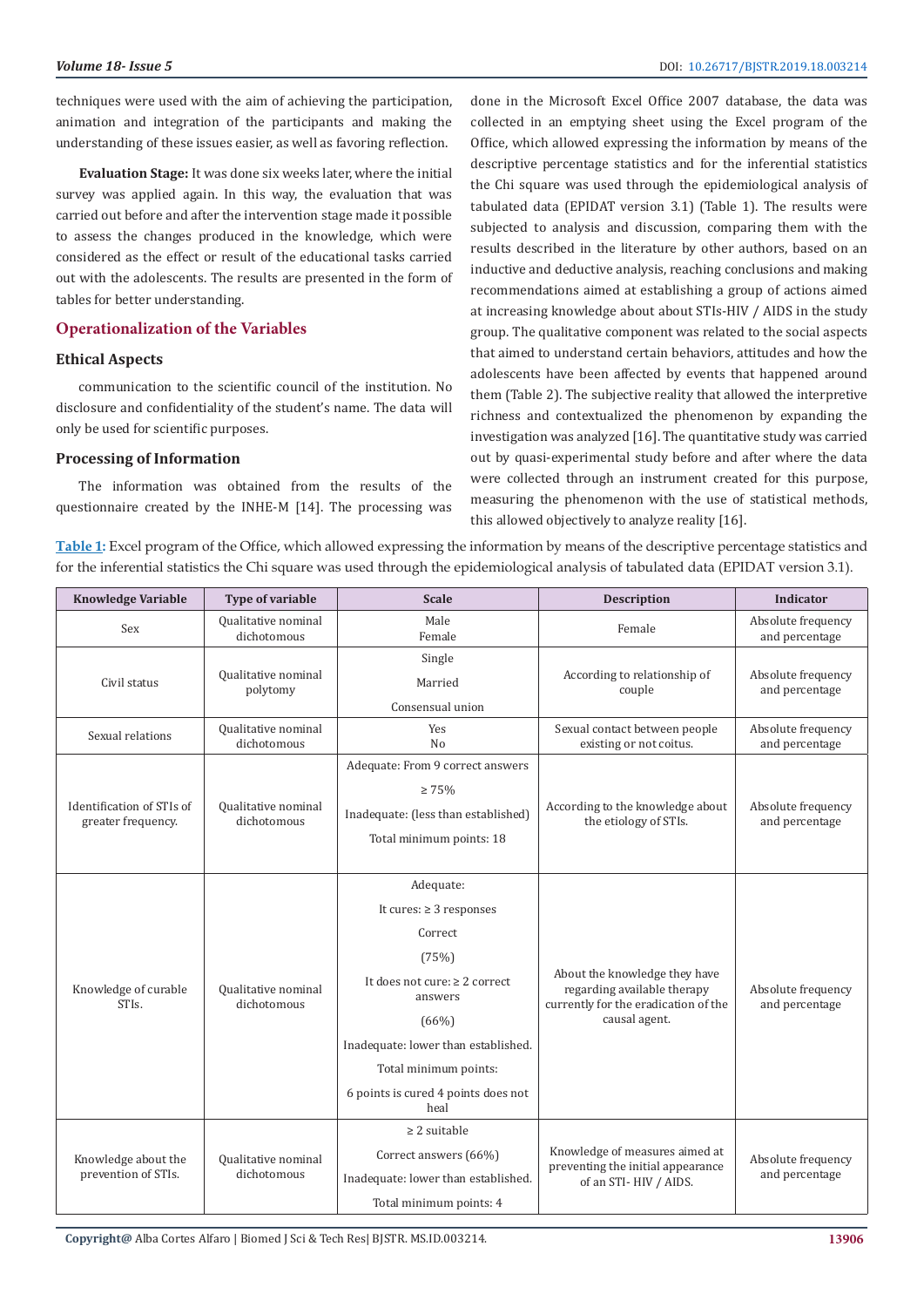| Knowledge of risky<br>behaviors                                                                     | Qualitative nominal<br>dichotomous | $\geq$ 9 adequate With correct answers<br>(69%) Inadequate: lower than<br>established. Total minimum points:<br>18     | Specific form of behavior of<br>which its relation to an increased<br>susceptibility is known. For<br>a specific disease based on<br>epidemiological and social data. |                                      |
|-----------------------------------------------------------------------------------------------------|------------------------------------|------------------------------------------------------------------------------------------------------------------------|-----------------------------------------------------------------------------------------------------------------------------------------------------------------------|--------------------------------------|
| Knowledge of the routes<br>of transmission of STIs-<br>HIV / AIDS                                   | Qualitative nominal<br>dichotomous | $\geq 6$ adequate<br>With correct answers (66%)<br>Inadequate: lower than established.<br>Total minimum points: 12     | According to your knowledge<br>of the different ways in which a<br>person can acquire STIs-HIV /<br>AIDS.                                                             | Absolute frequency<br>and percentage |
| Knowledge about clinical<br>manifestations that may<br>indicate the existence of<br>STI-HIV / AIDS. | Qualitative nominal<br>dichotomous | $\geq 11$<br>adequate<br>Correct answers 73%<br>Inadequate: lower than established.<br>Total minimum points: 22        | According to the knowledge of the<br>main symptoms or signs that show<br>the existence of<br>STIs-HIV / AIDS.                                                         | Absolute frequency<br>and percentage |
| Knowledge about<br>the consequences of<br>contracting STIs-HIV /<br>AIDS.                           | Qualitative nominal<br>dichotomous | $\geq 10$<br>adequate<br>Correct answers: 76%<br>Inadequate: lower than established.<br>Total minimum points: 20       | It refers to the event or diseases<br>resulting from STI-HIV / AIDS                                                                                                   | Absolute frequency<br>and percentage |
| Knowledge about the use<br>of condoms.                                                              | Qualitative nominal<br>dichotomous | $\geq 3$<br>adequate<br>Correct answers: 33%<br>Inadequate: lower than established:<br>44%<br>Total minimum points: 12 | According to the knowledge about<br>the use of the condom in relation<br>to sexual practice.                                                                          | Absolute frequency<br>and percentage |
| Knowledge about the<br>transmissibility of HIV                                                      | Qualitative nominal<br>dichotomous | Yes: Adequate (100%)<br>Inadequate:<br>Do not                                                                          | In relation to the transmissibility<br>according to the stages in which<br>the person living with the virus<br>(PVVIH) transits                                       | Absolute frequency<br>and percentage |
| Knowledge of the<br>moment of condom use                                                            | Qualitative nominal<br>dichotomous | Qualitative nominal dichotomous                                                                                        | Related to the correct form<br>regarding the time of placement of<br>the condom.                                                                                      | Absolute frequency<br>and percentage |
| Knowledge of the<br>moment of condom use                                                            | Qualitative nominal<br>dichotomous | No: Adequate (100%)<br>Inadequate:<br>Yes                                                                              | Related to the myth of its use                                                                                                                                        | Absolute frequency<br>and percentage |

**Table 2:** The adolescents have been affected by events that happened around them.

| Variables of perception of risk,<br>attitudes, and beliefs | <b>Type of variable</b>                      | <b>Scale</b>                                                                                                        | <b>Description</b>                                                                                                                           | Indicator                               |
|------------------------------------------------------------|----------------------------------------------|---------------------------------------------------------------------------------------------------------------------|----------------------------------------------------------------------------------------------------------------------------------------------|-----------------------------------------|
| Perception of the risk of<br>contracting STI-HIV / AIDS    | <b>Qualitative</b><br>nominal<br>dichotomous | Adequate: Yes: Score: 3 points<br>Total correct score: 24<br>Inadequate No: 1 point.                                | Vulnerability perceived by the person to<br>be considered at risk or not of getting sick<br>with STI-HIV / AIDS                              | Absolute<br>frequency and<br>percentage |
| Attitude towards STIs                                      | Qualitative<br>nominal<br>dichotomous        | Vulnerability perceived by the<br>person to be considered at risk<br>or not of getting sick with STI-<br>HIV / AIDS | The ability of the person to transform<br>their sexual behavior and attitude towards<br>people with STI-HIV / AIDS depending on<br>knowledge | Absolute<br>frequency and<br>percentage |
| Beliefs about STIs                                         | Qualitative<br>nominal<br>dichotomous        | Adequate: Yes: Score: 3 points<br>Total correct score: 6<br>Inappropriate No and I do not<br>know: 1 point          | Positive changes in relation to people with<br>STIs-HIV / AIDS                                                                               | Absolute<br>frequency and<br>percentage |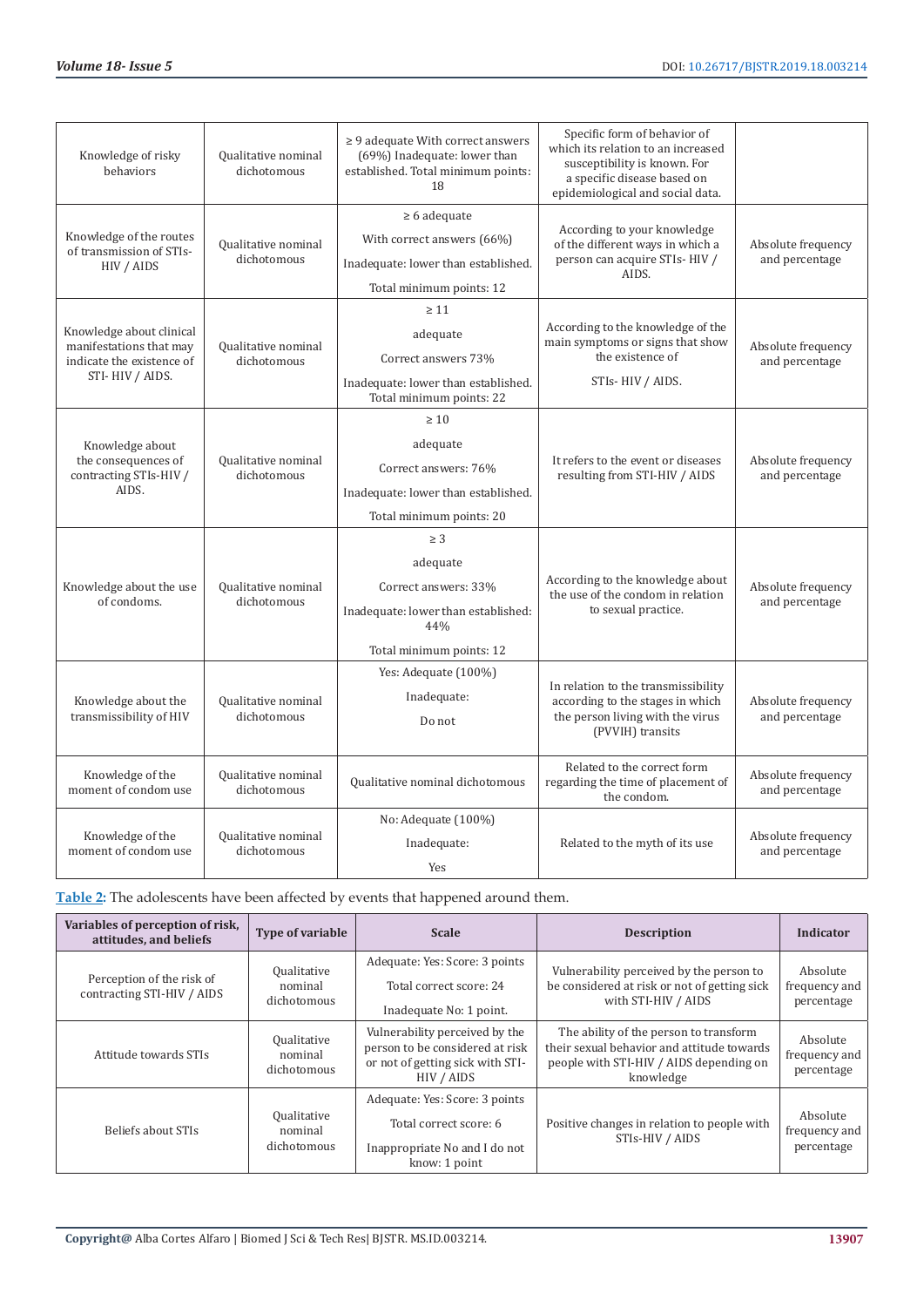#### **Results**

It is observed that 33 students belonged to the female sex and that the highest percentage belongs to single marital status calling attention to the fact that 4 students declared having stable relationships with consensual or married union. It was observed that 23 students had had sexual relations for 38% of the total and of them the females present the highest percentage (44%), which was statistically significant ( $p = 0.2272$ ). The results of the responses considered adequate before and after the educational intervention on STI / HIV-AIDS are shown. It is observed that there is an increase in the variables of knowledge, perception of risk and attitude, reaching 93, 90, 73% post intervention respectively, beliefs rose from 26 to 86%, it was statistically significant.

In the case of the results obtained in the control group on the level of knowledge, risk perception, attitudes and beliefs, it is observed that there were no significant results according to the established standards, but that the inadequate responses continue prevailing.

During the present investigation it was possible to establish the relationship between some questions of the applied questionnaire. There is an association between the risk of contracting HIV / AIDS when having sex with known people and there is no concern about this probability with low percentage in the pre-test. After the intervention it was possible to increase the perception of risk of the majority of students in 86-100%. It was also found that at the beginning of the study most of the students did not consider that they could be exposed to HIV / AIDS in the first sexual relationship, nor did most of them wonder if their partner could have the virus (10 and 23%) respectively. After the educational intervention rises significantly, it was achieved that 83 and 96% raised their perception of risk in both cases respectively (Tables 3-8).

| Sociodemographic variables |                          |               |                    |               |              |                |
|----------------------------|--------------------------|---------------|--------------------|---------------|--------------|----------------|
|                            | Grupo control            |               | Grupo experimental |               | <b>Total</b> |                |
|                            |                          |               | <b>Sex</b>         |               |              |                |
|                            | No                       | $\frac{0}{0}$ | No                 | $\frac{0}{0}$ | No           | $\%$           |
| Male                       | 14                       | 47            | 13                 | 43            | 27           | 45             |
| Female                     | 16                       | 53            | 17                 | 57            | 33           | 55             |
| Total                      | 30                       | 100           | 30                 | 100           | 60           | 100            |
| Civil status               |                          |               |                    |               |              |                |
| Single                     | 29                       | 97            | 27                 | 90            | 56           | 93             |
| Married                    | $\overline{\phantom{a}}$ | ٠             | 1                  | 3             | и            | $\overline{2}$ |
| Consensual union           | $\mathbf{1}$             | 3             | $\overline{2}$     | 7             | 3            | 5              |
| Total                      | 30                       | 100           | 30                 | 100           | 60           | 100            |

**Table 3:** Sociodemographic distribution of the students of the experimental group and the control group.

Note: Basic Secondary Antonio José Oviedo

**Table 4:** Distribution of adolescents according to sex and sexual relations. Experimental group and control. Basic Secondary Antonio José Oviedo.

| <b>Sexual relations</b> |                                            |                           |               |                                                       |                |                                                     |                              |                |      |
|-------------------------|--------------------------------------------|---------------------------|---------------|-------------------------------------------------------|----------------|-----------------------------------------------------|------------------------------|----------------|------|
|                         | Control group<br><b>Group Experimental</b> |                           |               |                                                       |                | Total adolescents of both groups according to sex / |                              |                |      |
| <b>Sex</b>              | <b>Total</b><br>students                   | <b>Active sexual life</b> |               | <b>Total</b><br><b>Active sexual life</b><br>students |                |                                                     | <b>Teenagers</b><br>with sex |                |      |
|                         |                                            | N <sub>o</sub>            | $\frac{0}{0}$ |                                                       | N <sub>0</sub> | $\frac{0}{0}$                                       | Total                        | N <sub>0</sub> | $\%$ |
| Female                  | 16                                         |                           | 44            | 17                                                    | $\Omega$       | 53                                                  | 33                           | 16             | 48   |
| Male                    | 14                                         | 3                         | 21            | 13                                                    | 4              | 31                                                  | 27                           |                | 26   |
| Total                   | 30                                         | 10                        | 33            | 30                                                    | 13             | 43                                                  | 60                           | 23             | 38   |

## Note: p= 0,2272

**Table 5:** Behavior of variables under study in the experimental group.

| Variables in study |                                      | <b>Before the intervention</b> | After the intervention |               |  |
|--------------------|--------------------------------------|--------------------------------|------------------------|---------------|--|
|                    | $\frac{0}{0}$<br>Appropriate answers |                                | Appropriate answers    | $\frac{0}{0}$ |  |
| Level of knowledge |                                      | 20                             | 28                     |               |  |
| Perception of risk |                                      | 23                             | 27                     | 90            |  |
| Attitude           |                                      | 30                             | 22                     | חה            |  |
| <b>Beliefs</b>     |                                      | 26                             | 26                     | 86            |  |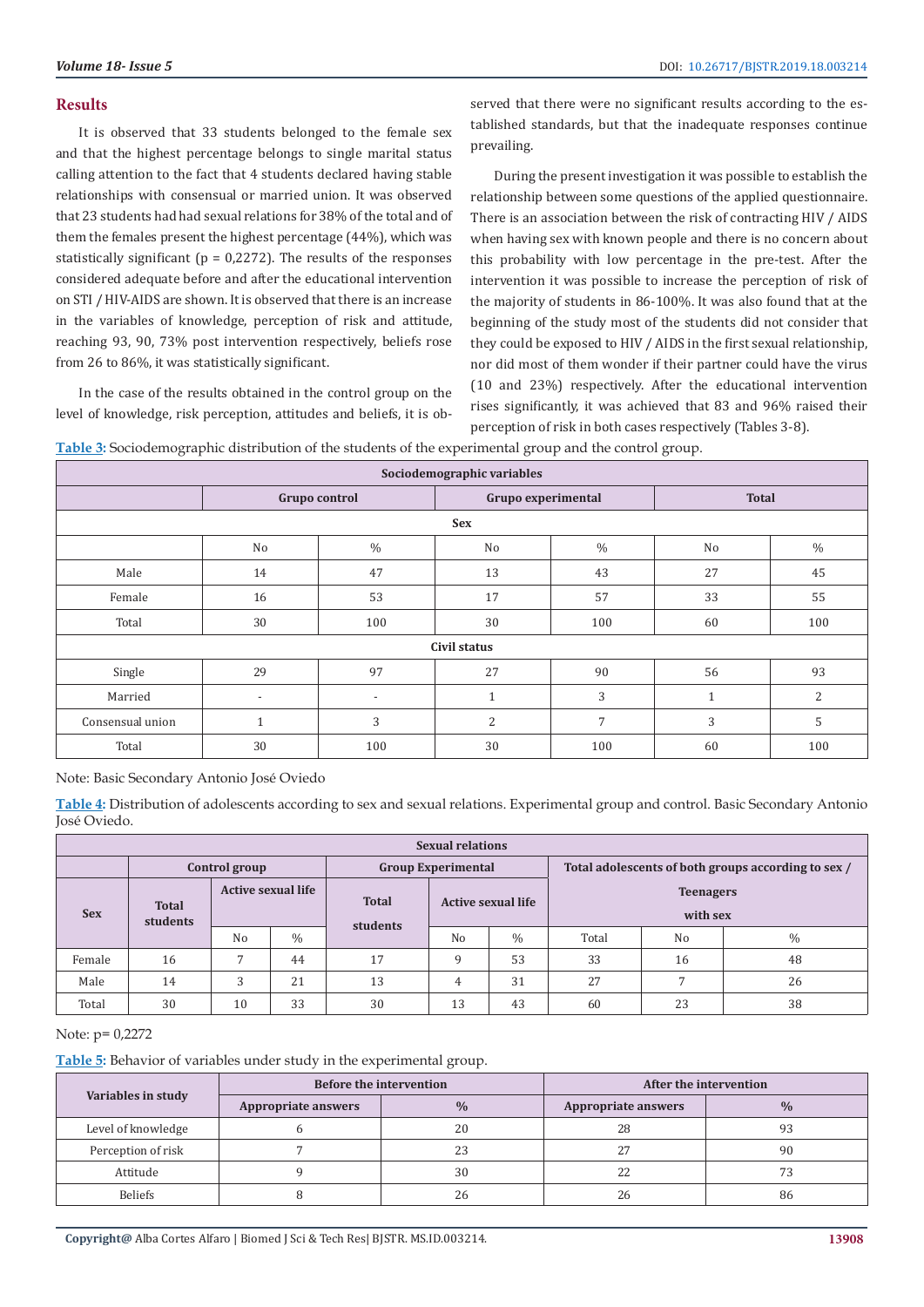#### Note: p=0.000

**Table 6:** Behavior of the variables under study in the control group.

| Variables in study | <b>Before the intervention</b> |               | After the intervention |               |  |
|--------------------|--------------------------------|---------------|------------------------|---------------|--|
|                    | Appropriate answers            | $\frac{0}{0}$ | Appropriate answers    | $\frac{0}{0}$ |  |
| Level of knowledge |                                | 22,50         |                        | 18,42         |  |
| Perception of risk |                                | 17,50         |                        | 13,16         |  |
| Attitude           | 10                             | 25            | $10\,$                 | 26,32         |  |
| Beliefs            |                                | 20            |                        | 15,79         |  |

Note: (p=0.000)

**Table 7:** Relationship between the perception of risk of contracting HIV / AIDS with well-known people and the question of whether it will be a carrier of the virus. Experimental group.

| <b>Educative intervention</b> |    | Risk of contracting HIV / AIDS with well-known people |    | I wonder if he will have HIV / AIDS before starting a<br>sexual relationship |
|-------------------------------|----|-------------------------------------------------------|----|------------------------------------------------------------------------------|
| Answers<br>Adequate           | No | $\frac{0}{0}$                                         | No | $\%$                                                                         |
| Before                        |    | 10                                                    |    | 30                                                                           |
| After                         | 26 | 86                                                    | 30 | 100                                                                          |

Note: p= 0,1732

**Table 8:** Relationship between perception questions: being exposed to AIDS in the first sexual relationship and the possibility that the couple may be infected or sick. Experimental group.

| <b>Educative intervention</b> |    | Being exposed to AIDS in the first sexual relationship. |    | I wonder if he will have HIV / AIDS before starting a<br>relationship sexual ón |
|-------------------------------|----|---------------------------------------------------------|----|---------------------------------------------------------------------------------|
| Answers<br>Adequate           | No | $\frac{0}{0}$                                           | No | $\frac{0}{0}$                                                                   |
| Before                        |    | 10                                                      |    | 23                                                                              |
| After                         |    | 83                                                      | 29 | 96                                                                              |

Note: P=0,3400

#### **Discussion**

After showing the results, the predominance of the female sex was appreciated, not coinciding with studies of the socio-demographic characteristics of the adolescent population in Cuba where male adolescents (689 867, 51.50%) over female (649 468) predominate very discreetly. 48.49%) [12]. It is also evident that although most of them were single, we can not forget that 4 students were with a stable union, either married or consensual free union, and that 23 students declared having presented sexual relations at some point, corresponding also with greater percent to the female sex. It coincides with other studies on this topic. According to the results of the 2014 MICS, 15.8% of women between 15 and 19 years of age, were married or in union (16%), 31.2% of those under 18 had been married in marriage at least once and 5.9% before the age of 15. 12.9% of women under fifteen years old reported having had sexual relations [17]. STIs have increased their incidence of gonorrhea, syphilis and condylomas among Cuban adolescents and youngsters. This is a worrisome situation. After observing the results, before the educational intervention, the students had a low level of knowledge about STIs / HIV-AIDS. Most of them initially did not know how to identify the different types of existing infections, whether they are curable or not, the routes of transmission, clinical

manifestations and possible complications. With respect to the use of condoms, they did not identify well when it was the sexual act to place it or if it was safer to use two at the same time. These inadequate knowledge then lead to the appearance of STIs at an early age [17-19].

The authors consider that the low perception of risk presented by adolescents is clear, considering that knowing "well" a person, or being their first sexual relationship is not exposed to AIDS or other STIs, which is a great mistake, As it is well known, "AIDS does not have a face", a phrase that is frequently repeated in the audiovisual and folding promotion media. This situation is due to the fact that adolescents are not biopsychosocially prepared to initiate sexual relations, in this case evidenced by the seventh grade students of the research who are still in an early adolescence and this affirmation is in agreement with other authors [20-25]. In the case of attitudes and beliefs initially they were also reflected in an inadequate way. Attitudes although after the intervention showed better results we ratify that they are more complex in their process since they need interventions of greater durability in time to take their modifications as true and significant. Since the fact that a person acquires a certain level of knowledge does not mean that they change their attitude towards dealing with HIV-positive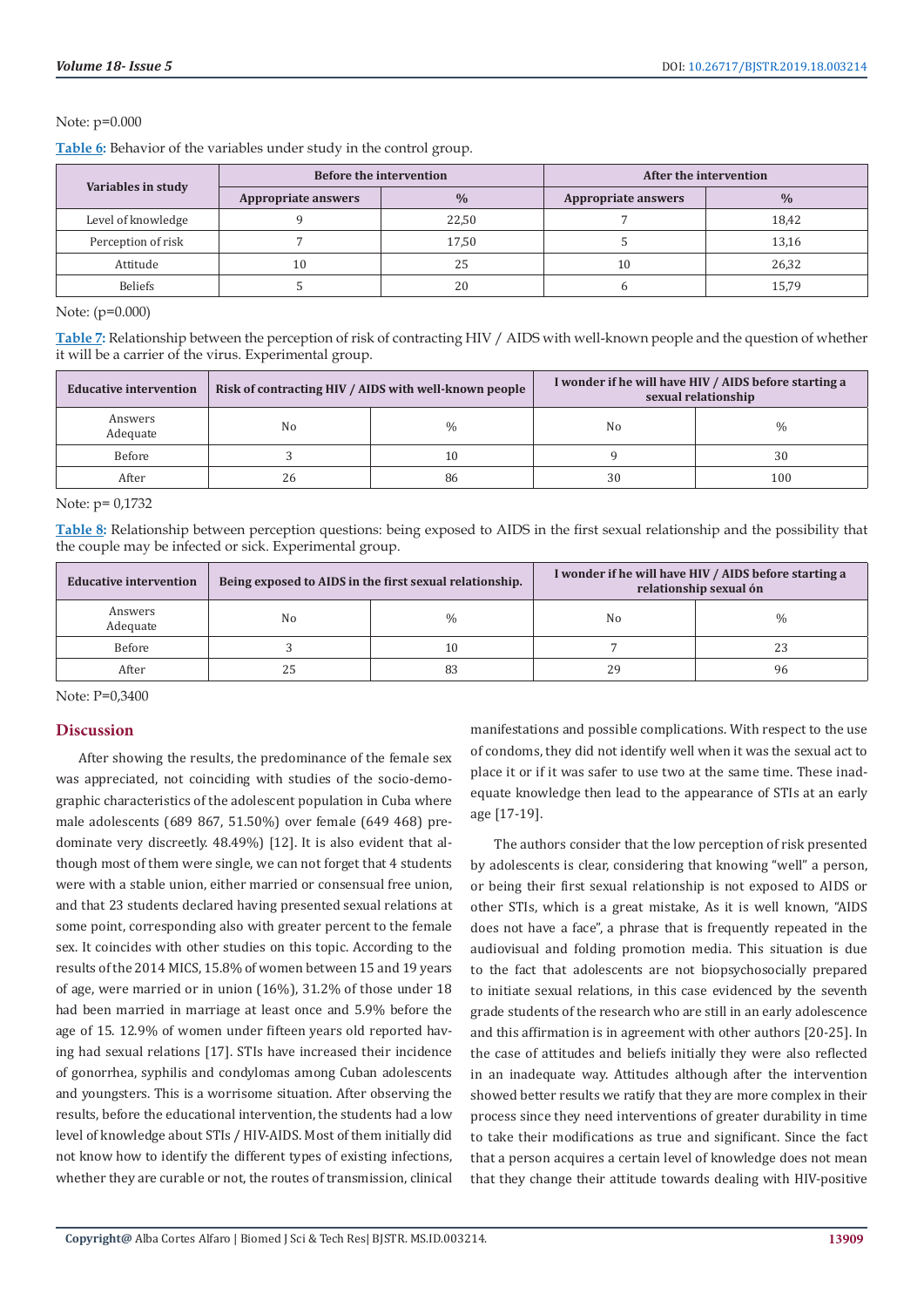persons, although in Cuban society solidarity and humanism prevail as general distinctive characters [26].

Although before the intervention we found that the variables were unsatisfactory, we now propose that the expected results were obtained, coinciding with other educational interventions already carried out, where up to 79% and 85% of satisfactory results were achieved [26-25]. When comparing the data obtained with the empirical investigations carried out after the intervention, it can be seen that the results are in tune with the current trends in the effectiveness of the interventions, with the one proposed by this research being one of the most satisfactory and significant results [26-31]. The economic valuation and the social contribution are evident in that these results affect not only the individual welfare but social, with the decrease of these infections from an early age, the risk of infection is reduced and with it the excessive use of medicines that cost so much result for the Cuban economy [32].

#### **Conclusion**

a) There was a low level of knowledge about STIs / HIV-AIDS in seventh grade adolescents despite receiving such topics as part of their curricular educational pre-intervention program. The application of the questionnaire collected information on different variables that allowed the analysis of the adolescent as being biopsychosocial.

b) There was an increase in adolescents' knowledge about STI / HIV-AIDS post-intervention as well as the perception of risk, attitudes and beliefs.

c) The implementation of educational methodology in adolescents was effective in raising the level of knowledge, risk perception, attitudes and beliefs about STIs / HIV-AIDS.

#### **References**

- 1. Cruz Sánchez F, Rodríguez Alonso B, Alonso Uría RU (2014) Childcare in adolescence. Havana: Ministry of Public Health 15: 16.
- 2. Guerrero Borrego N, Pérez Enríquez M (2016) Integral education of sexuality in childhood, adolescence and youth. Conceptual approach In Guerrero Borrego N. Reflections and views on sexuality in childhood, adolescence and youth. Havana: CENESEX 21.
- 3. Calero Yera E, Rodriguez Roura S, Trumbull Jorlen A (2017) Approach to sexuality in adolescence. Rev Hum Med 17(3): 577-592.
- 4. Hernández Machín LE, Martínez Malo Gutiérrez NH, Cruz Hernández Y (2014) Evaluation of the level of knowledge of young adolescents about sexuality. Rev Medical Sciences 18(1): 33-44.
- 5. Domínguez García L, Ibarra Mustelier L (2003) Youth and life projects. In Selection of readings Psychology of Development: Adolescence and Youth. Havana: Editorial Félix Varela 524.
- 6. Domínguez García L (2007) Development Psychology: Problems, Principles and Categories. Havana: Editorial Félix Varela.
- 7. Domínguez García L (2015) Social situation of the development of a group of young alcoholics. Rev Cub of Military Medicine 44(3): 301-313.
- 8. Rey Rodríguez GA, Cancio Bello Ayes Cl, Domínguez García L (2016) Are we the same? Characterization of racial identity in a group of adolescents in Havana. Journal of the Cuban Institute of Cultural Research Juan Marinello 3.
- 9. Mota J (2017) Carriers of the fire. Rev Adoleca 13-18.
- 10. (2001) Joint United Nations Program on HIV / AIDS. General Assembly of the United Nations on HIV / AIDS. Summary of the Declaration of commitment in the fight against HIV / AIDS, New York: Unaids, USA, p. 25-27.
- 11. [\(2016\) World Health Organization. Sexually transmitted infections. De](https://www.who.int/mediacentre/factsheets/fs110/es)[scriptive note 110.](https://www.who.int/mediacentre/factsheets/fs110/es)
- 12. [Díaz Machado A, Cruz Sánchez F, León Reyes S, Bess Constantén S, Po](http://cedisap.sld.cu/)[dadera Valdés X \(2017\) Adolescence in Cuba. Indicators of their state of](http://cedisap.sld.cu/) [health. Rev Adoleca 19-34.](http://cedisap.sld.cu/)
- 13. (2012) Sexuality Education Program with a Gender and Sexual Rights Approach in the national education system. Ministerial Resolution No.139, Ministry of Education, Havana.
- 14. Cortés Alfaro A, García Roché R, Duque Santana I, Ochoa Soto Aguilar Valdèz J (2006) Methodology for the prevention of STI-HIV / AIDS in adolescents and young people. National STI / HIV / AIDS Prevention Center. Editorial Lazo Inside. Havana.
- 15. [Torres Cueto MA \(2011\) Sexuality education and prevention of STIs](https://unesdoc.unesco.org/ark:/48223/pf0000217162) [and HIV / AIDS from the gender, rights and sociocultural approaches.](https://unesdoc.unesco.org/ark:/48223/pf0000217162) [Secondary education, Pre-university, Professional and adult technique.](https://unesdoc.unesco.org/ark:/48223/pf0000217162) [Havana: Ministry of Education.](https://unesdoc.unesco.org/ark:/48223/pf0000217162)
- 16. Hernández Sampieri R, Fernández Collado C, Baptita Lucio P (2014) Research methodology. 6th edition. Mexico: Editorial MCgraw-HillInteramericana.
- 17. [Morales Ojeda R \(2015\) Universal health coverage. Cuban experience :](http://www.sld.cu/noticia/2015/04/21/cobertura-universal-de-salud-experiencia-cubana) [cobertura-universal-de-salud-experiencia-cubana.](http://www.sld.cu/noticia/2015/04/21/cobertura-universal-de-salud-experiencia-cubana)
- 18. (2018) Ministry of Public Health, Statistical health yearbook Cuba.
- 19. (2017) Provincial Department of Health Department of medical records and health statistics. Mayabeque Statistical yearbook of health, Mayabeque.
- 20. [Sarduy Lugo M, Sarduy Lugo A, Collado Cabañín L E \(2015\) Level of](http://www.revenfermeria.sld.cu/index.php/enf/rt/printerFriendly/709/137) [knowledge about HIV / AIDS in high school students. Rev Cubana En](http://www.revenfermeria.sld.cu/index.php/enf/rt/printerFriendly/709/137)[fermer 31\(4\).](http://www.revenfermeria.sld.cu/index.php/enf/rt/printerFriendly/709/137)
- 21. [Communion Artieda A \(2018\) Sexually transmitted infections in adoles](https://www.aepap.org/sites/default/files/201-207_infecciones_transmision_sexual.pdf)[cents, what the Primary Care pediatrician should know. Update in Pe](https://www.aepap.org/sites/default/files/201-207_infecciones_transmision_sexual.pdf)[diatrics.](https://www.aepap.org/sites/default/files/201-207_infecciones_transmision_sexual.pdf)
- 22. Castro Y, Falcón M, Valdés K, Díaz C, Martínez T (2015) Strategy of intervention on the perception of epidemiological factors of cervicouterine cancer. Cuban Journal of Obstetrics and Gynecology 41(3).
- 23. Chacón O'Farril D, Cortés Alfaro A, Álvarez García AG, Sotonavarro Gómez Y (2015) Pregnancy in adolescence, its family repercussion and in society. Rev Cubana Obstet Ginecol 41(1): 50-58.
- 24. [Cortés Alfaro A, Chacón O'Farril D, Álvarez García AG, Sotonavarro Gó](http://www.revmgi.sld.cu/index.php/mgi/article/view/68)[mez Y \(2015\) Early maternity: impact on family health and society. Rev](http://www.revmgi.sld.cu/index.php/mgi/article/view/68) [Cubana Medicina Integral 31\(3\): 376383.](http://www.revmgi.sld.cu/index.php/mgi/article/view/68)
- 25. [García Odio AA, González Suárez M \(2018\) Risk factors associated with](http://www.revcmpinar.sld.cu/index.php/publicaciones/article/view/3459) [pregnant teenagers. Rev Medical Sciences 22\(3\).](http://www.revcmpinar.sld.cu/index.php/publicaciones/article/view/3459)
- 26. Gómez G (2002) Human beliefs: a psychological perspective [Diploma Work]. Havana, Cuba: University of Havana.
- 27. [Dutra Sehnem G, Rubim EN, Lúcia Beatriz Ressel, Maria Eduarda Deitos](http://www.scielo.br/pdf/ean/v22n1/pt_1414-8145-ean-2177-9465-EAN-2017-0120.pdf) [Vasquez \(2018\) Sexuality of adolescents that vivemcom HIV/aids: fontes](http://www.scielo.br/pdf/ean/v22n1/pt_1414-8145-ean-2177-9465-EAN-2017-0120.pdf) [de informação delimiting learned. Esc Anna Nery 22\(1\): e20170120.](http://www.scielo.br/pdf/ean/v22n1/pt_1414-8145-ean-2177-9465-EAN-2017-0120.pdf)
- 28. [Dessel AB, Kulick A, Wernik LJ, Sullivan D \(2017\) The importance of](https://www.researchgate.net/publication/313883376_The_importance_of_teacher_support_Differential_impacts_by_gender_and_sexuality) [teacher suport: differential by gender and sexuality. Journal of adoles](https://www.researchgate.net/publication/313883376_The_importance_of_teacher_support_Differential_impacts_by_gender_and_sexuality)[cence 56: 136-144.](https://www.researchgate.net/publication/313883376_The_importance_of_teacher_support_Differential_impacts_by_gender_and_sexuality)
- 29. Ortíz Sánchez NL, Rodríguez González DA, Vázquez LM, Álvarez Aragón M, Sánchez Urra L (2015) Educational intervention on sexually transmitted infections in adolescents. Rev Med Electron 37(5): 418-429.
- 30. Villaseñor J, García P (2003) Psychosociology, Nature, Components: cognitive, affective and behavioral, Formation, Theories, Stereotypes, Prej-